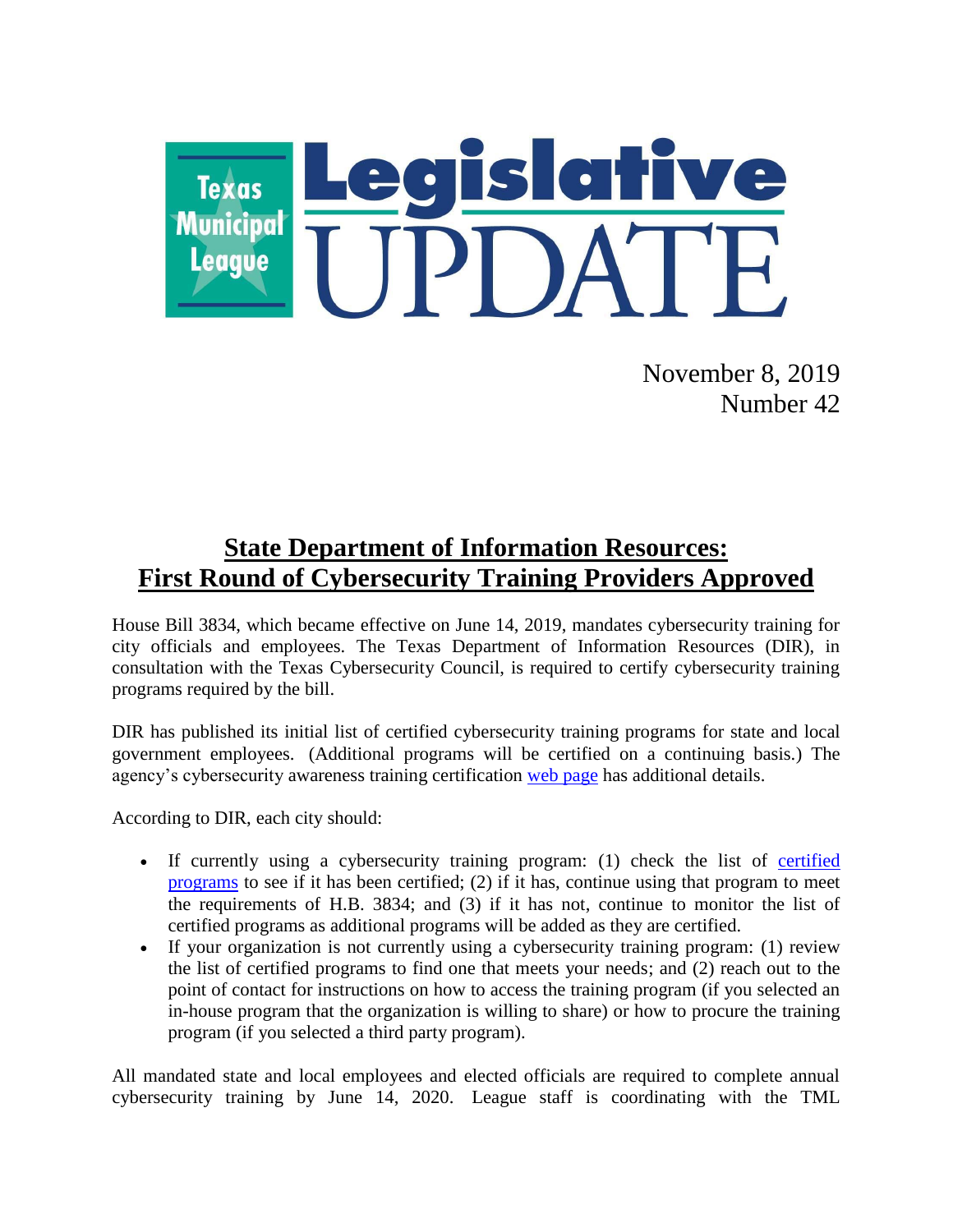Intergovernmental Risk Pool and the Texas Association of Government Information Technology Mangers about whether preparing a city-specific training program makes sense.

City officials with questions should contact DIR at [TxTrainingCert@dir.texas.gov](mailto:TxTrainingCert@dir.texas.gov) or the TML legal department at [legalinfo@tml.org.](mailto:legalinfo@tml.org)

# **Lt. Governor Releases Interim Committee Charges**

Lt. Governor Dan Patrick released [interim charges](https://www.ltgov.state.tx.us/wp-content/uploads/2019/10/2019-Interim-Legislative-Charges-FINAL.pdf) to the committees of the Texas Senate to study prior to the 2021 legislative session. The city-related charges are reprinted below. The League will continue to monitor the charges and report on the progress of the studies.

#### **State Affairs Committee**

- **Human Trafficking:** Examine opportunities and make recommendations to reduce the profitability of and demand for human trafficking in Texas. Determine ways to increase public awareness on the proliferation of human trafficking, as well as resources for victims and survivors. Review the interaction between local, state, and federal agencies in responding to and prosecuting human trafficking and sex trafficking offenses in Texas' five most populous counties. Make recommendations to ensure law enforcement agencies and prosecutors have the tools necessary to promptly and thoroughly respond to these crimes.
- **Elections:** Study the integrity and security of voter registration rolls, voting machines, and voter qualification procedures to reduce election fraud in Texas. Specifically, study and make recommendations to: (1) ensure counties are accurately verifying voter eligibility after voter registration; (2) improve training requirements for mail-in ballot signature verification committees; (3) ensure every voter has access to a polling station, particularly in counties that have adopted countywide polling; (4) allow the voter registrar, county clerk, and Secretary of State to suspend an unqualified voter's registration or remove an ineligible voter from a list of registered voters; and (5) ensure compliance with laws that prohibit school trustees and employees from improperly using public funds to advocate for or against any candidate, measure, or political party.
- **Taxpayer Lobbying:** Study how governmental entities use public funds for political lobbying purposes. Examine what types of governmental entities use public funds for lobbying purposes. Make recommendations to protect taxpayers from paying for lobbyists who may not represent the taxpayers' interests.
- **Second Amendment:** Examine Second Amendment legislation passed since the 84th Legislative Session including open carry, campus carry, and lowering the license to carry fee. Determine the impact these laws have made on furthering and protecting Second Amendment rights. Make recommendations that may further protect and enhance Texans' Second Amendment right to bear arms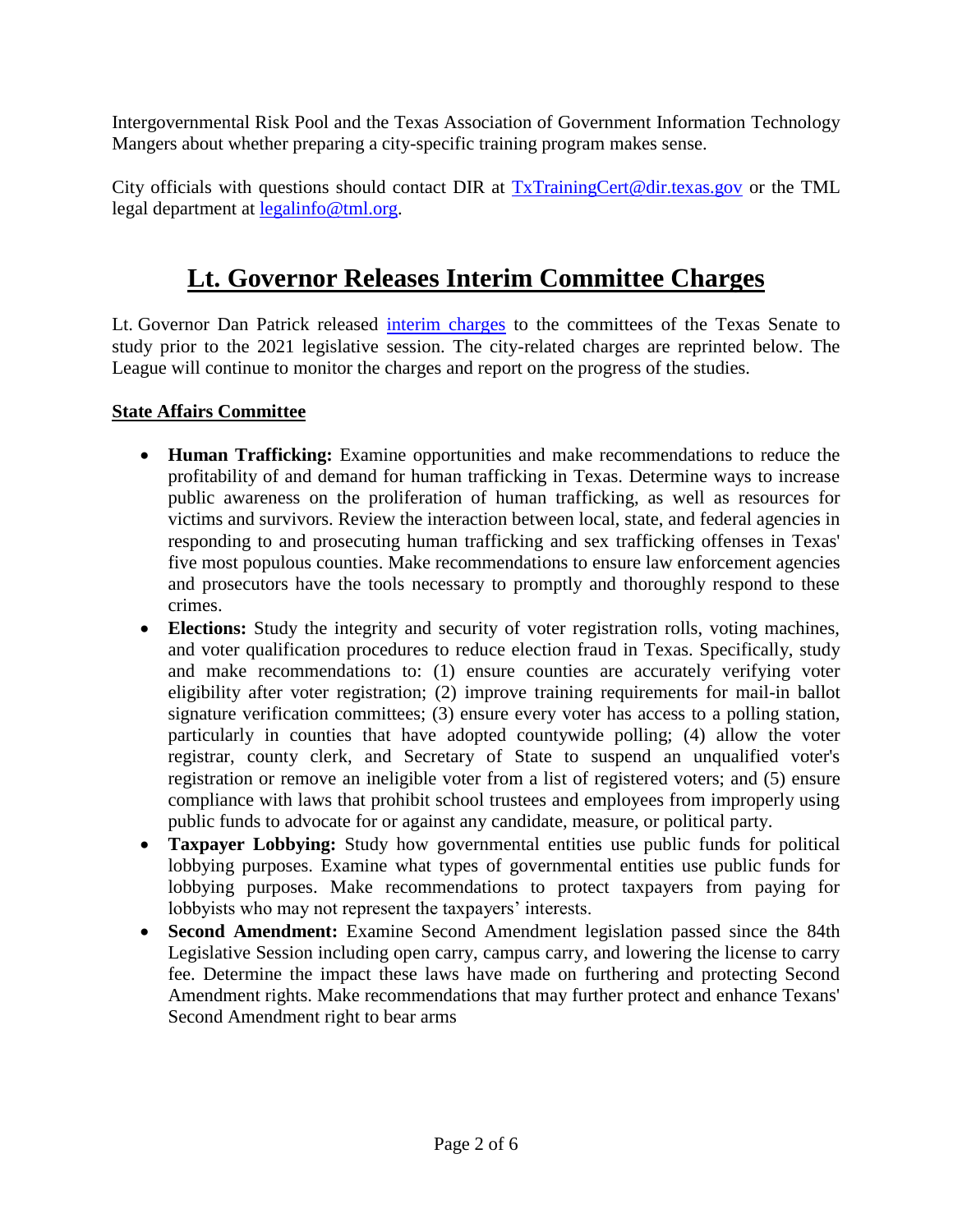#### **Business and Commerce**

- **Information Technology:** Review the state's major information technology infrastructure. Examine cybersecurity preparedness and reporting requirements for state and local governments and political subdivisions. Identify opportunities for expanded partnership and coordination between state and local officials. Compare state and local government prevention and response efforts with those of private businesses facing similar threats. Make recommendations for cost effective ways to strengthen and protect consumer data and personal information against privacy breaches and ransomware threats.
- **Unmanned Aerial Vehicles:** Examine current state and local laws regulating unmanned aerial vehicles. Identify any legislative changes needed to streamline regulation in a manner that promotes commerce and innovation while protecting public safety and the privacy and property rights of Texans.
- **Electricity:** Assess the electricity market in Texas. Examine changes in customer demand, such as on-site storage, distributed generation, and electric vehicles. Study the usage of "non-wires alternatives," including energy storage, and recommend legislative changes if needed. Identify barriers to the electric market at the state or local level. Make recommendations to maintain grid reliability and encourage the continued success of the electric market.
- **Monitoring:** Monitor the implementation of legislation addressed by the Senate Committee on Business and Commerce passed by the 86th Legislature, as well as relevant agencies and programs under the committee's jurisdiction. Specifically, make recommendations for any legislation needed to improve, enhance, or complete implementation of the following: Senate Bill 1004 (85th Legislature), relating to the deployment of network nodes in public right-of-way.

### **Criminal Justice**

**Combatting Gang Violence:** Study current interdiction methods utilized by law enforcement and governmental entities to reduce the number of juveniles who join gangs. Make recommendations for statutory changes to reduce gang violence in schools and communities.

### **Finance**

- **Natural Disaster Funding:** Review federal, state, and local eligibility and receipt of disaster funds from Community Development Block Grants - Disaster Relief and the Federal Emergency Management Agency. Identify any barriers to the effective utilization of those funds and recommend any changes to statute, rule, or practice to promote the efficient deployment of those funds and expedite recovery by affected citizens, businesses, and communities.
- **Monitoring:** Monitor the implementation of legislation addressed by the Senate Committee on Finance passed by the 86th Legislature, as well as relevant agencies and programs under the committee's jurisdiction. Specifically, make recommendations for any legislation needed to improve, enhance, or complete implementation of the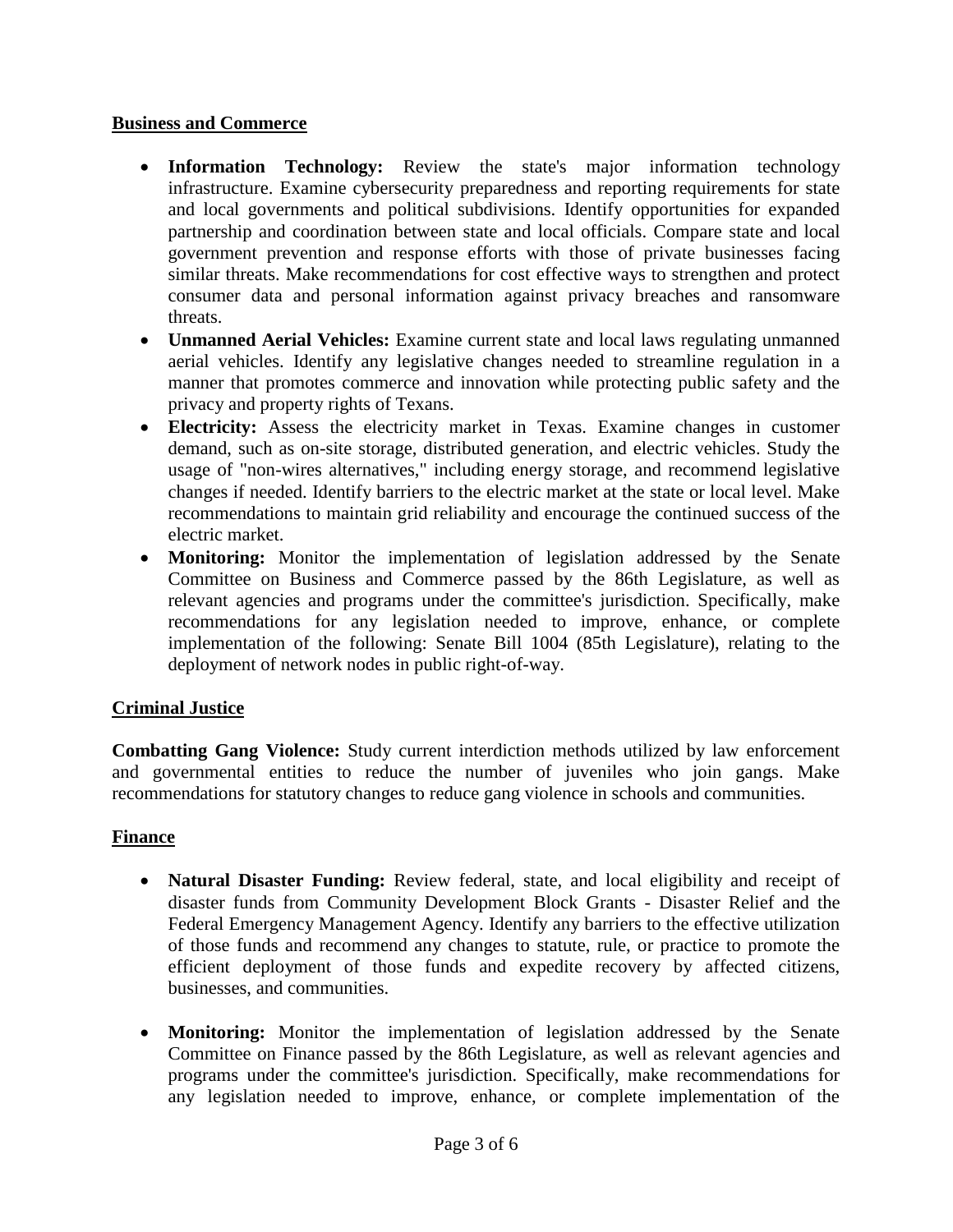following: (1) House Bill 1525, relating to the administration and collection of sales and use taxes applicable to sales involving marketplace providers; (2) House Bill 3384, relating to the authority of the comptroller to conduct a limited-scope review of an appraisal district located in an area declared by the governor to be a disaster area; Contingent upon voter approval study the implementation of House Bill 492 and House Joint Resolution 34, relating to a temporary exemption from ad valorem taxation of a portion of the appraised value of certain property damaged by a disaster.

#### **Intergovernmental Relations Committee**

- **Low-Income Housing Tax Credit Program:** Review existing regulations governing the Low-Income Housing Tax Credit Program and the Qualified Allocation Plan to determine whether regulations exist that unnecessarily increase the cost of developing and maintaining affordable housing. Make recommendations to provide regulatory relief and provide greater development of affordable housing in Texas.
- **Federal Housing Review:** Study all federal housing programs accessible to Texas. Make recommendations that ensure the state maximizes the use of those programs.
- **Infrastructure Resiliency:** Examine the authority special purpose districts have to generate natural disaster resilient infrastructure. Determine ways state government can work with special purpose districts to mitigate future flooding and promote more resilient infrastructure. Make recommendations on how special purpose districts may use their statutory authority to assist in mitigating damage from future natural disasters.
- **Monitoring:** Monitor the implementation of legislation addressed by the Senate Committee on Intergovernmental Relations passed by the 86th Legislature, as well as relevant agencies and programs under the committee's jurisdiction. Specifically, make recommendations for any legislation needed to improve, enhance, or complete implementation of the following: (1) Senate Bill 1303, relating to landowner rights in a city's extraterritorial jurisdiction; (2) Senate Bill 1474, relating to private activity bonds; and (3) House Bill 2330, relating to simplifying disaster assistance.

#### **Natural Resources and Economic Development Committee and Water and Rural Affairs Committee (Joint Charges)**

- **Local Economic Development Incentives:** Study the use of local tax abatements allowed under Chapter 313 of the Texas Tax Code. Make recommendations to promote transparency and enhance effectiveness of tax abatements, capital investment incentives, and similar programs.
- **Eminent Domain:** Examine current law regarding the balance of private property rights and continued improvement in oil and gas infrastructure. Make recommendations to ensure stability between private property owner protections and emergent oil and gas infrastructure.
- **Future Water Supply:** Examine current laws, processes, and water storage options and availability. Make recommendations promoting the state's water supply, storage, availability, valuation, movement, and development of new sources.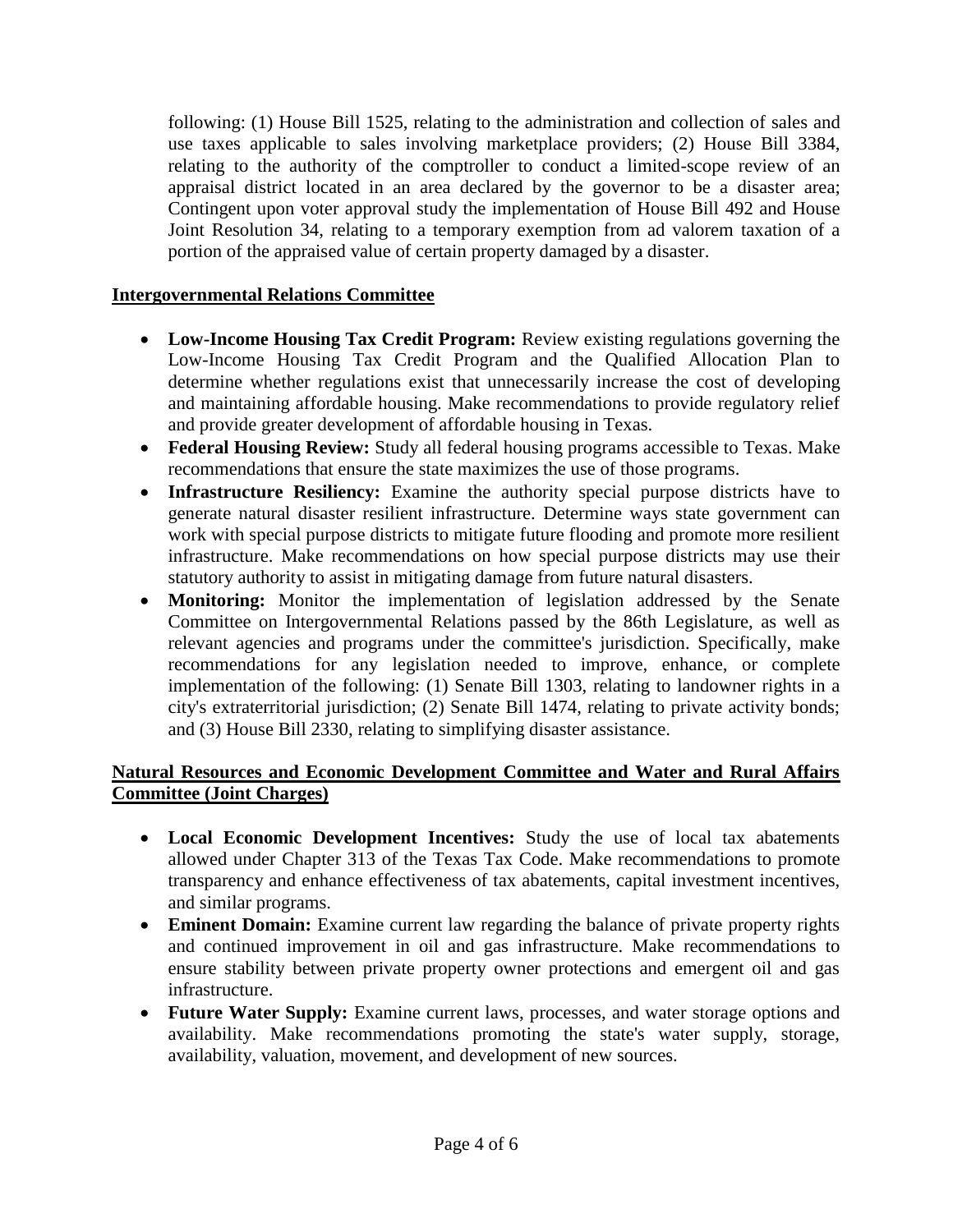- **Groundwater Regulatory Framework:** Study the state's groundwater regulatory framework and make recommendations to improve groundwater regulation, management, and permitting.
- **Monitoring:** Monitor the implementation of legislation addressed by the Senate Committees on Natural Resources and Economic Development and Water and Rural Affairs passed by the 86th Legislature, as well as relevant agencies and programs under each committee's jurisdiction. Specifically, make recommendations for any legislation needed to improve, enhance, or complete implementation of the following: (1) Senate Bills 6, 7, 8, and 500, relating to disaster response and recovery, disaster funds, statewide flood planning, and dam maintenance; (2) Senate Bill 698, related to expedited permitting; (3) Senate Bill 700, relating to water utility ratemaking reform; (4) Senate Bill 2272, relating to certain amendment and revocation procedures; (5) House Bill 1325, relating to the production and regulation of hemp; and (6) House Bill 3557, relating to civil and criminal liability for engaging in certain conduct involving a critical infrastructure facility.

### **Transportation Committee**

**Safety:** Study the primary causes for traffic-related accidents and fatalities, including fatality rates as a result of intoxicated driving. Make recommendations for effective strategies to improve roadway safety.

# **AG Green Lights New Loan Products from Payday Lenders**

Last week, Attorney General Ken Paxton released [KP-0277,](https://www.texasattorneygeneral.gov/sites/default/files/opinion-files/opinion/2019/kp-0277.pdf) an opinion that potentially opens the door for "credit services organizations" to offer high-interest extensions of consumer credit other than payday or auto title loans. The controversy underlying the opinion relates to the meaning of technical terms in state law relating to consumer credit.

Many observers, including the Texas Office of Consumer Credit Commissioner, believed that credit services organizations were statutorily limited to offering payday and auto title loans. The attorney general disagreed and concluded that – while a "credit access business" is limited to assisting consumers only with payday and auto title loans – a "credit services organization" has the legal authority to offer other types of extensions of consumer credit.

What does the opinion mean for Texas cities? It is possible, given the opinion and existing law, that credit services organizations will begin offering new types of loans. One such product might be a "signature loan," which is described in the opinion as a loan that doesn't require any security or authorization to debit the consumer's deposit account. If a city has adopted something similar to the [TML example ordinance](https://www.tml.org/313/Example-Ordinance) regulating payday lenders, it is already regulating credit access businesses and nothing would need to change to continue to regulate payday and auto title loans. However, the ordinance doesn't apply to any new types of loans offered by credit services organizations that operated outside the payday and auto-title loan framework.